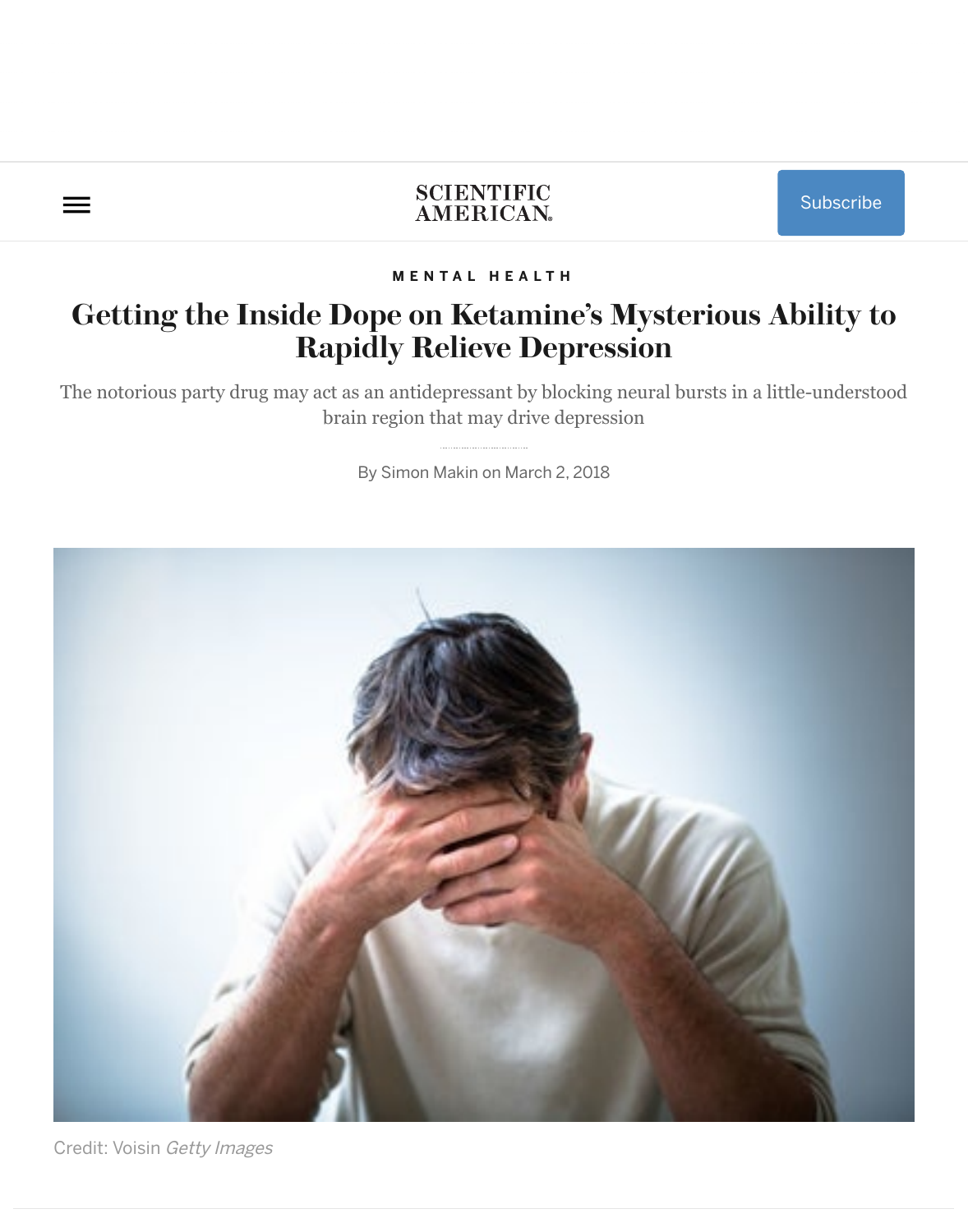#### ADVERTISEMENT

Ketamine has been called the biggest thing to happen to psychiatry in 50 years, due to its uniquely [rapid and sustained](https://www.ncbi.nlm.nih.gov/pmc/articles/PMC4243034/) antidepressant effects. It improves symptoms in as little as 30 minutes, compared with weeks or even months for existing antidepressants, and is effective even for the roughly one third of patients with so-called treatment-resistant depression.

Although there are multiple theories, researchers do not quite know how ketamine combats depression. Now, new research has uncovered a mechanism that may, in part, explain ketamine's antidepressant properties. [Two studies](https://www.nature.com/articles/d41586-018-01588-z) recently published in *Nature* describe a distinctive pattern of neural activity that may drive depression in a region called the lateral habenula (LHb); ketamine, in turn, blocks this activity in depression-prone rats.

Originally licensed as an anesthetic in 1970, ketamine has since gained fame as a party drug for causing out-of-body experiences, hallucinations and other psychosislike effects. Its antidepressant properties in humans were discovered [almost 20 years](https://www.ncbi.nlm.nih.gov/pubmed/10686270) ago. Ketamine does not directly influence the same chemical messengers as standard antidepressants such as serotonin, but rather works via interaction with another chemical, glutamate—not usually associated with mood but rather with brain plasticity. One prominent idea about how it alleviates depression is by promoting the growth of [new neural connections](https://www.ncbi.nlm.nih.gov/pmc/articles/PMC4961540/). "We provide a new angle for people to think about how this drug works," says neuroscientist Hailan Hu of Zhejiang University in China, leader of the team that conducted both studies. If she is right, her group may have identified multiple new lines of attack for treating a condition the World Health Organization calls the leading cause of disability worldwide.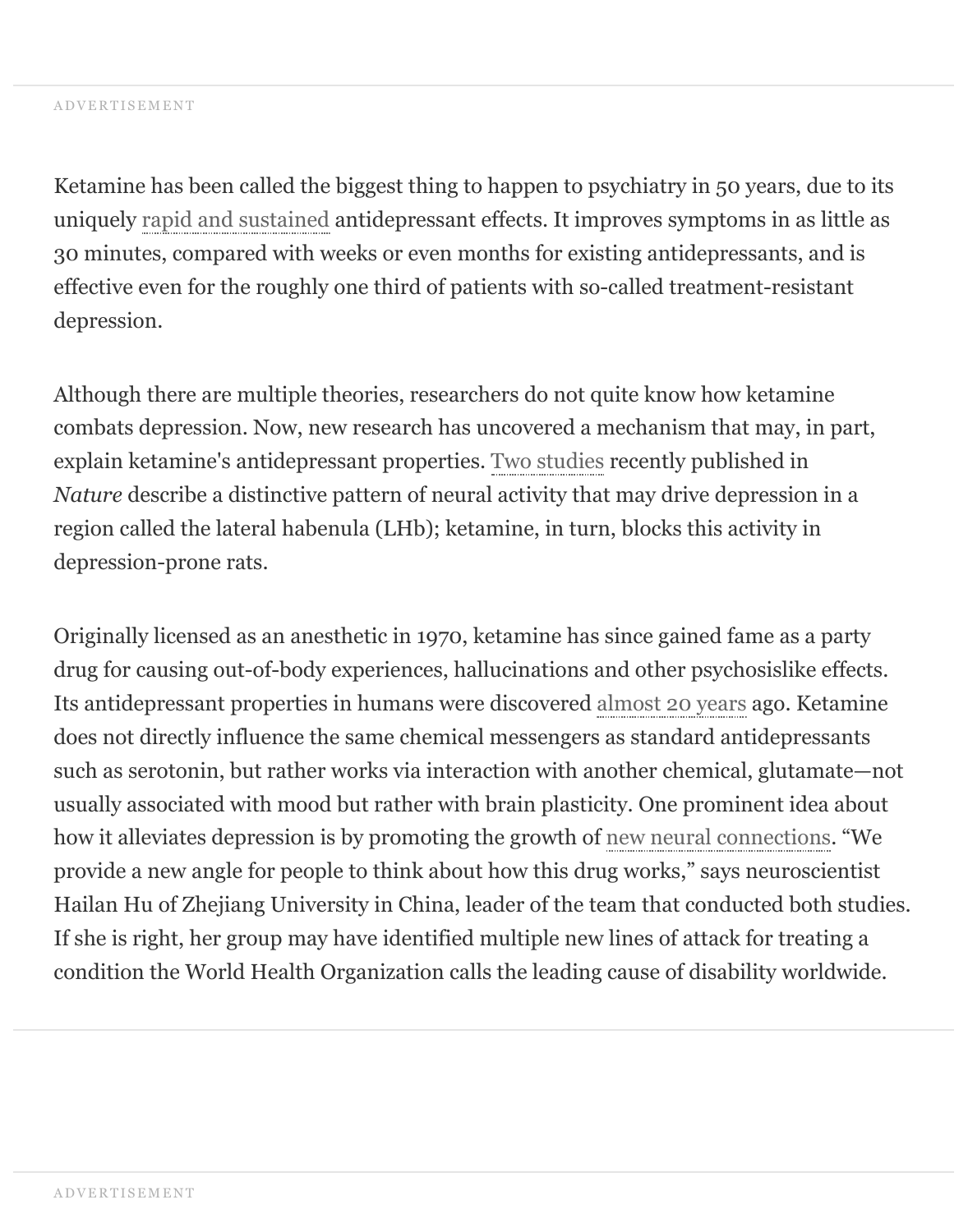#### ADVERTISEMENT

Both new studies probe the workings of the LHb, a small, central brain region that acts like the [dark twin](https://www.ncbi.nlm.nih.gov/pmc/articles/PMC5374329/) of the brain's reward centers by processing unexpectedly unpleasant events. For example, if an animal has been trained to expect food when reaching the end of a maze and the reward is not there, the activates, signaling a discrepancy between expectation and outcome. This has led to the LHb being dubbed the key part of a ["disappointment circuit](https://www.scientificamerican.com/article/depression-tweaks-the-brain-s-disappointment-circuit/)." If the LHb is overactive, it could suppress rewards from normally pleasurable activities—a symptom known as anhedonia—leading to long-term apathy and hopelessness. Studies in animals suggest hyperactivity in the LHb contributes to depression, but the details have been murky.

The [first study](https://www.nature.com/articles/nature25509), led by neuroscientist Yan Yang, also at Zhejiang, discovered a distinctive pattern of rapid bursts in the LHb of rats that display depressionlike behaviors. More usual neural activity, where neurons fire at spaced intervals, was not related to depression, suggesting it is burst activity, rather than increased LHb activity per se, that is related to depression. Exactly why bursts are important is not clear, but the researchers think they may enhance communication with other regions. "It's like a machine-gun shooting versus single shooting, so it carries information more efficiently to downstream brain areas," Hu says. The team also provoked LHb neurons into burst firing using [optogenetics](https://www.scientificamerican.com/article/breakthrough-prize-for-illuminating-the-brain-s-secret-code/), a technology that allows neurons to be activated with light. The results showed increased depressive behaviors, indicating the bursts actually cause depression rather than just occur alongside it.

The researchers stumbled on ketamine after they injected a drug that blocks NMDA [receptors \(for glutamate that, when activated, allow calcium to flood inside cells, cau](https://www.dnalc.org/view/1109-NMDA-Receptors-Multi-protein-Complexes-LTP.html)sing them to fire) in the LHbs of depression-prone rats and saw strong antidepressant effects. Ketamine also blocks NMDA receptors, so the team repeated this with ketamine and again alleviated depression, within one hour. "We show that infusion of ketamine into just one brain region is sufficient to cause rapid antidepressant effects," Hu says. Studies of brain tissue samples showed that whereas ketamine silenced burst firing within minutes, the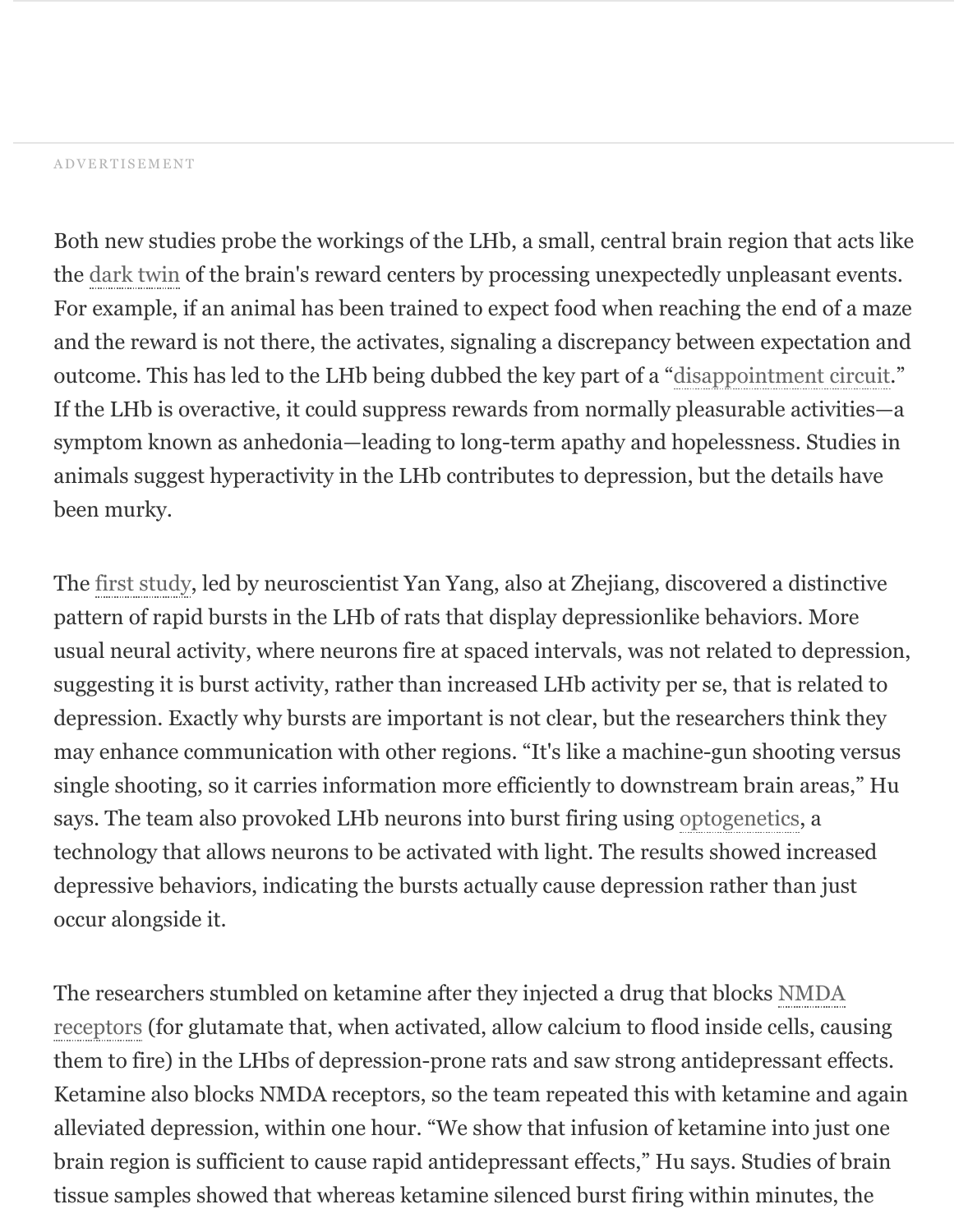standard antidepressant fluoxetine hydrochloride, commonly known as Prozac, had no such effect at these timescales.

The [second study,](https://www.nature.com/articles/nature25752) led by Zhejiang neuroscientist Yihui Cui, looked at what might cause burst firing in depression. The researchers found a protein, Kir4.1, was present at higher levels in depressive rats. Kir4.1 is found in cells called astrocytes, which influence neuronal activity. The team showed this protein promotes burst firing in LHb neurons. Raising Kir4.1 levels increased depressionlike behaviors whereas blocking its function reduced them.

The studies do not reveal how burst firing influences depression but the researchers have a hypothesis. The LHb connects to parts of the limbic system—which processes emotion—as well as reward centers that signal using chemical messengers associated with pleasure and mood, like dopamine and serotonin. The LHb inhibits activity in these regions, so burst firing may more effectively put the brakes on systems that produce reward signals from pleasurable activities. "Our results provide a simple model of how ketamine leads to disinhibition of the reward center to quickly relieve depression," Hu says.

ADVERTISEMENT

ADVERTISEMENT

Among researchers not taking part in the work, not everyone agrees the story can be this simple, however. "We've found the habenula is underactive in depressed patients, which is inconsistent with these data," says neuroscientist Jonathan Roiser of University College London. But if these discrepancies can be resolved, studying the LHb is a promising path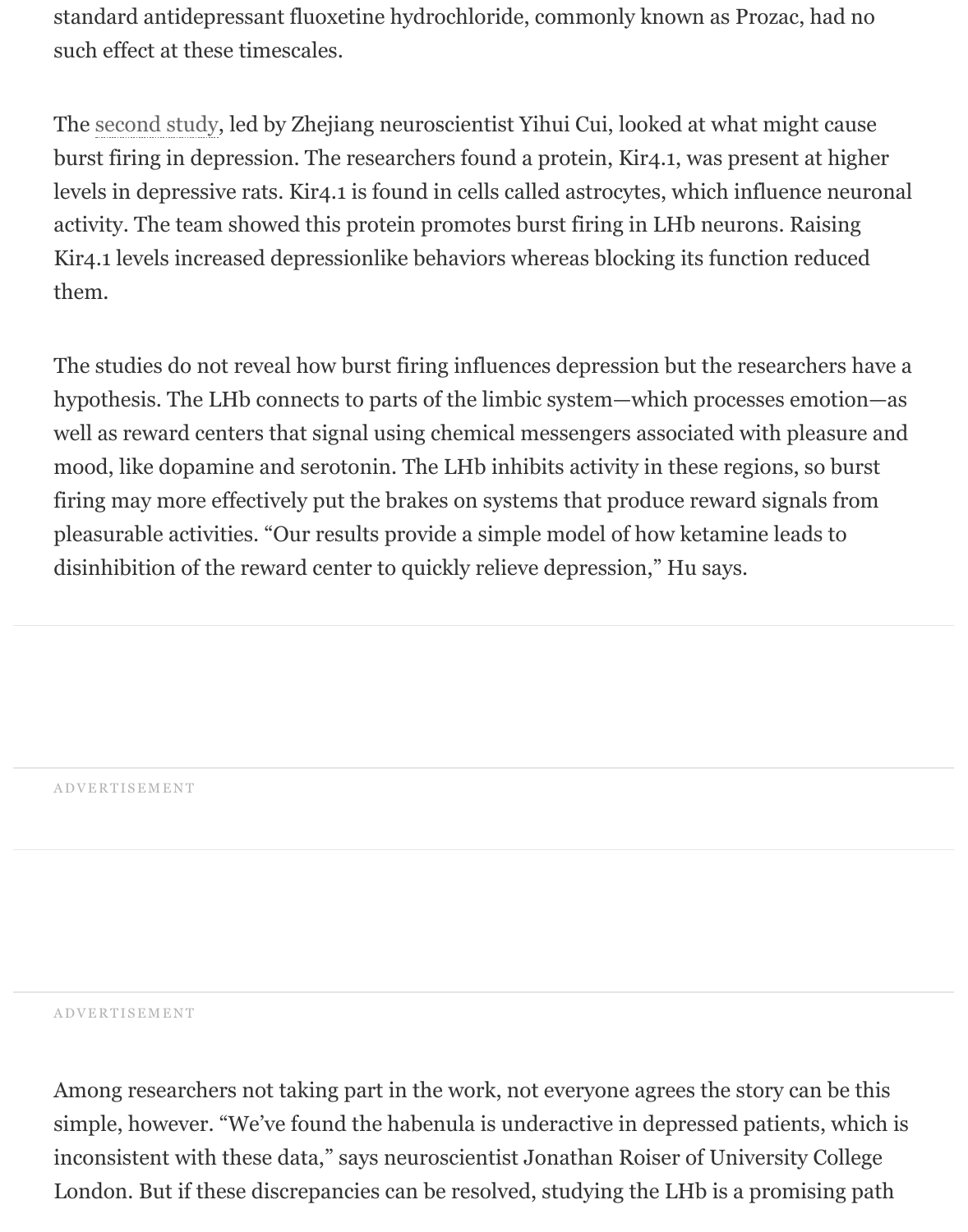toward entirely new approaches to treating severe depression. "It's fascinating to see that ketamine dampens habenular hyperactivity," says psychiatrist Matthew Klein of the University of California, San Diego. "Further research will show whether this is the rapid antidepressant mechanism in human patients."

The new findings have several implications for treatment. Understanding how ketamine acts so quickly could provide greater insight into the core mechanisms of depression and help to develop next-generation ketamine-based treatments that do not have the same side effects as the drug itself, such as dissociation and bladder problems. Several pharmaceutical companies have been pursuing this goal, but knowing what it is about ketamine that produces the desirable effects could, in principle, aid these efforts.

Researchers are [still studying](https://www.ncbi.nlm.nih.gov/pmc/articles/PMC4243034/) ketamine's long-term effects, safety and optimum doses in clinical trials. Currently, patients are administered ketamine via infusions in a hospital, which, combined with the side effects, makes it unwieldy. "It would be great if we could reproduce ketamine's rapid effects in a simple oral medication," Klein says. "Its most exciting benefit is in treating [suicidal ideation](https://www.ncbi.nlm.nih.gov/pubmed/20673547), which we currently don't have any fastacting therapies for; it's an unmet clinical need that could save lives."



Sign up for *Scientific American*'s free newsletters.

[Sign Up](https://www.scientificamerican.com/page/newsletter-sign-up/?origincode=2018_sciam_ArticlePromo_NewsletterSignUp)

The recent work also identifies multiple new targets for therapies, including Kir4.1 and ttype voltage-sensitive calcium channels (t-VSCCs), another target implicated in burst firing. The team is planning to test whether drugs that block t-VSCCs have antidepressant effects, Hu says.

[Rights & Permissions](https://www.scientificamerican.com/article/getting-the-inside-dope-on-ketamine-rsquo-s-mysterious-ability-to-rapidly-relieve-depression/?redirect=1#)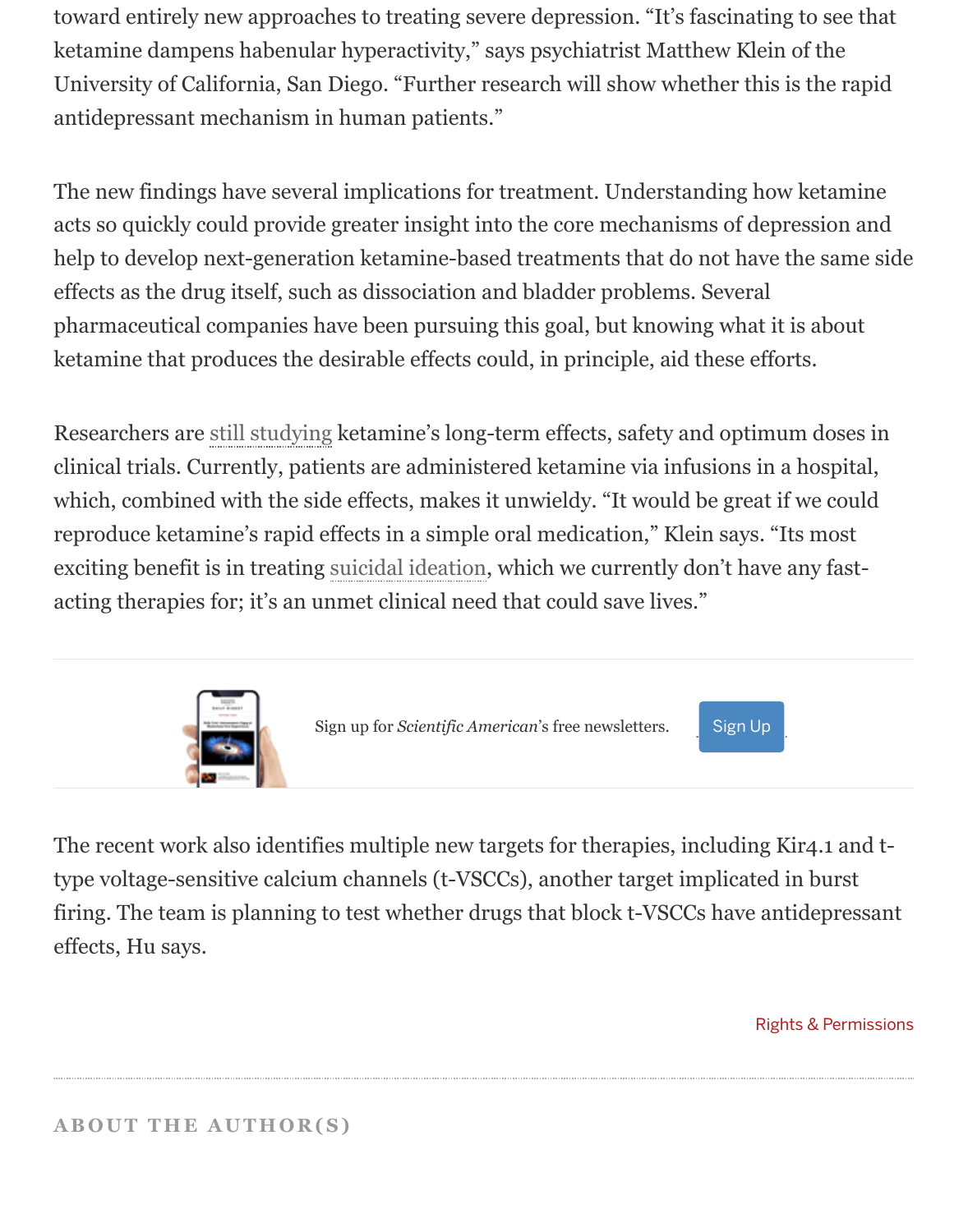

#### **Simon Makin**

Simon Makin is a freelance science writer based in London. Credit: Nick Higgins

**Recent Articles**

[Mole-Rat Pain Resistance Could Point the Way to New Analgesics](https://www.scientificamerican.com/article/mole-rat-pain-resistance-could-point-the-way-to-new-analgesics/) [Thwarting a Protein Reverses Brain Decline in Aged Mice](https://www.scientificamerican.com/article/thwarting-a-protein-reverses-brain-decline-in-aged-mice/) [Brain Activity Decoded to Produce Intelligible, Synthesized Speech](https://www.scientificamerican.com/article/brain-activity-decoded-to-produce-intelligible-synthesized-speech/)

#### **READ THIS NEXT**

#### **MENTAL HEALTH**

[Loneliness Can Be Toxic](https://www.scientificamerican.com/article/loneliness-can-be-toxic/) January 1, 2018 — Francine Russo

#### **MENTAL HEALTH**

#### [Fighting Depression with Magnets](https://blogs.scientificamerican.com/observations/fighting-depression-with-magnets/)

December 20, 2017 — Kasra Zarei

#### **NEUROLOGICAL HEALTH**

[Ultrasound Could Offer Noninvasive Treatment for Parkinson's and](https://www.scientificamerican.com/article/ultrasound-could-offer-noninvasive-treatment-for-parkinson-rsquo-s-and-depression/) Depression

November 30, 2017 — Lydia Denworth



#### **MENTAL HEALTH**

[Nice Brains Finish Last](https://www.scientificamerican.com/article/nice-brains-finish-last/)

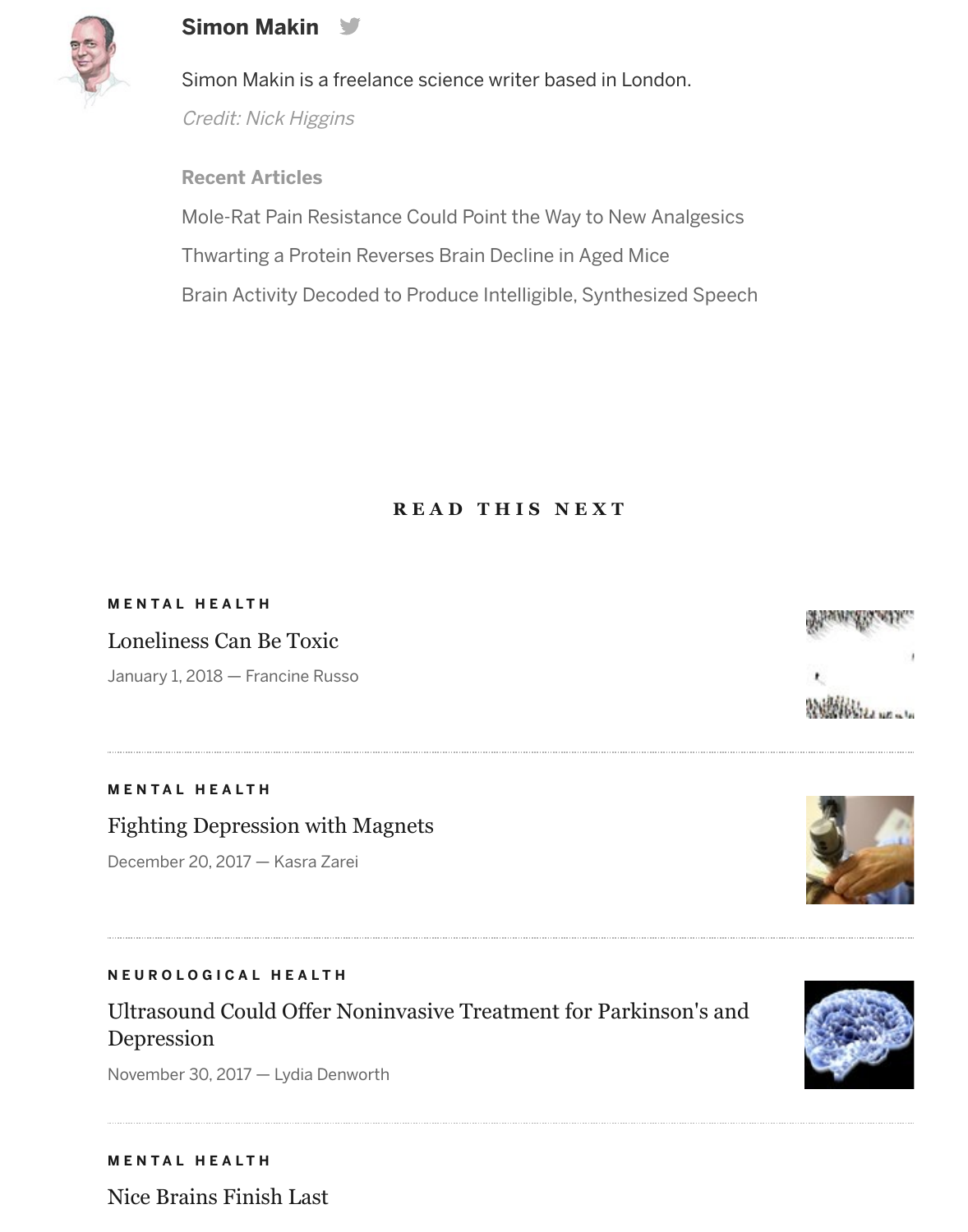

### **NEWSLETTER**

[Sign Up](https://www.scientificamerican.com/page/newsletter-sign-up/?origincode=2016_sciam_ArticleFooter_NewsletterSignUp&category=subjects/mind-and-brain/mental-health)

# *From Genius to Madness*

[Subscribe Now!](https://www.scientificamerican.com/store/subscribe/scientific-american-mind-digital/)

**FOLLOW US**

 $\odot$ You<br>Tube  $\mathbf{z}$  $f$ V

#### **SCIENTIFIC AMERICAN ARABIC**

[العربية](https://www.scientificamerican.com/arabic/)